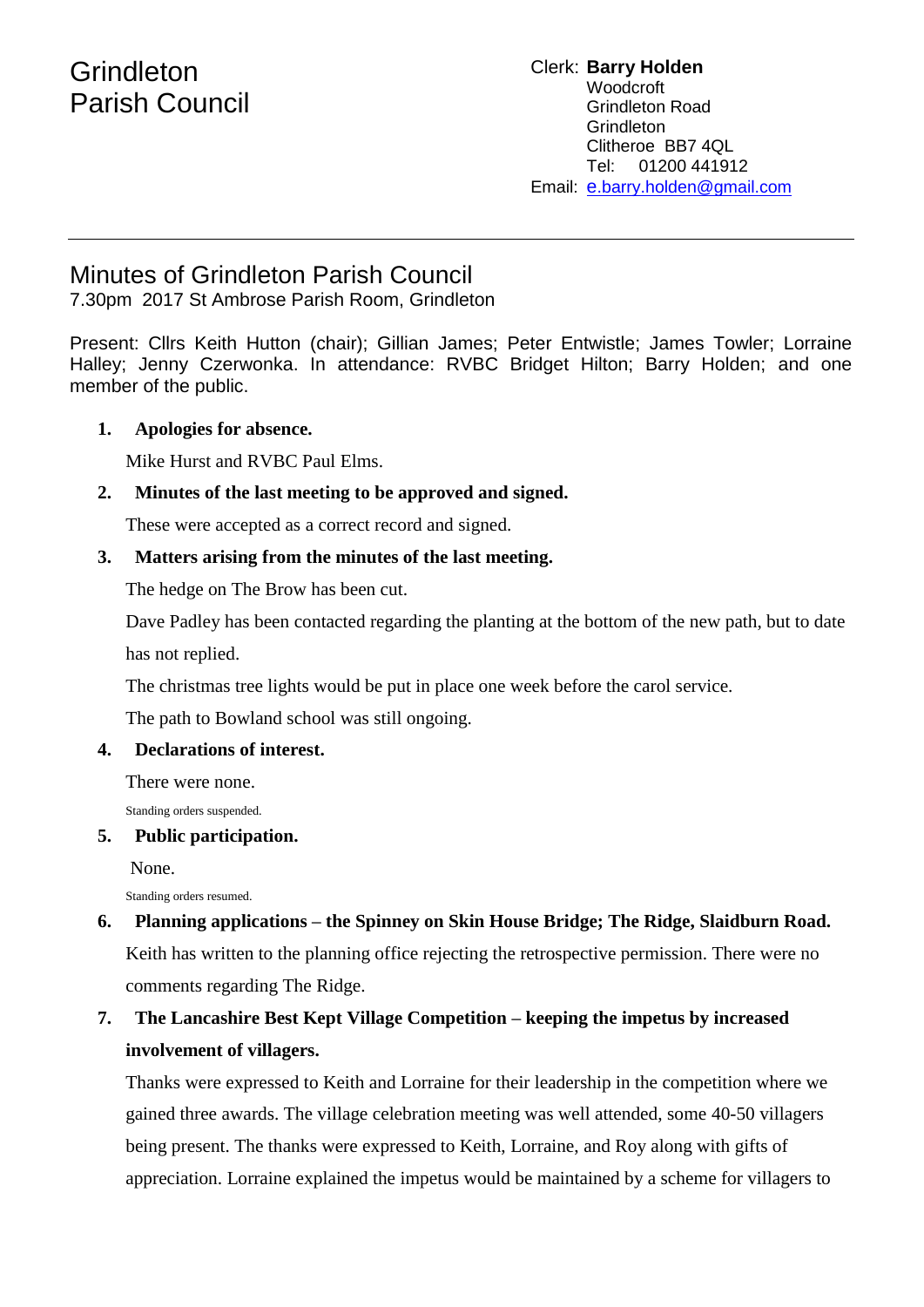# **Grindleton** Parish Council

'Pick a Patch'. To date 11 patches have been adopted. Next year we would have stiffer competition being in the Champions League.

## **8. Position of the LBKVC victory plaque.**

This was shortly to be placed on the wall at Cherry Trees.

# **9. Grindleton Parish Council – Grindleton Fell common land.**

Peter explained that we owned a one acre patch of common land known as Duckey Leach off Fell Road in the vicinity of the bench. Some decades ago United Utilities had planted trees later to harvest them. Peter would look into the current situation.

#### **10. Christmas tree issues.**

These were all in order.

## **11. Footpaths and stiles in the village.**

The main issues would be dealt with at our January meeting. In the meanwhile it was suggested that chicken wire would be placed on the wooden treads and Colin Sutcliffe would be contacted about an erection of a kissing gate adjacent to the river opposite Swanside Beck. The parish council would pay for this.

## **12. SpID and Chatburn Parish Council.**

Chatburn PC was replacing their SpID and wished to know if we would be continuing the sharing pattern. It was decided not to share.

## **13. Audit completion.**

The clerk in his role of RFO explained that the audit has been completed and the necessary documents displayed for public perusal. However, there was an omission of an expense on the fixed asset register and for this we had only been granted a qualified acceptance.

## **14. Budget – precept 2018-2019.**

After a short discussion the meeting decided to request a precept of £7,500. It was noted that this figure has remained the same for at least eight years.

## **15. Expenditure and income since the last meeting.**

The clerk notified the meeting that the auditors had been paid £120.

## **16. Request to approve accounts for payment.**